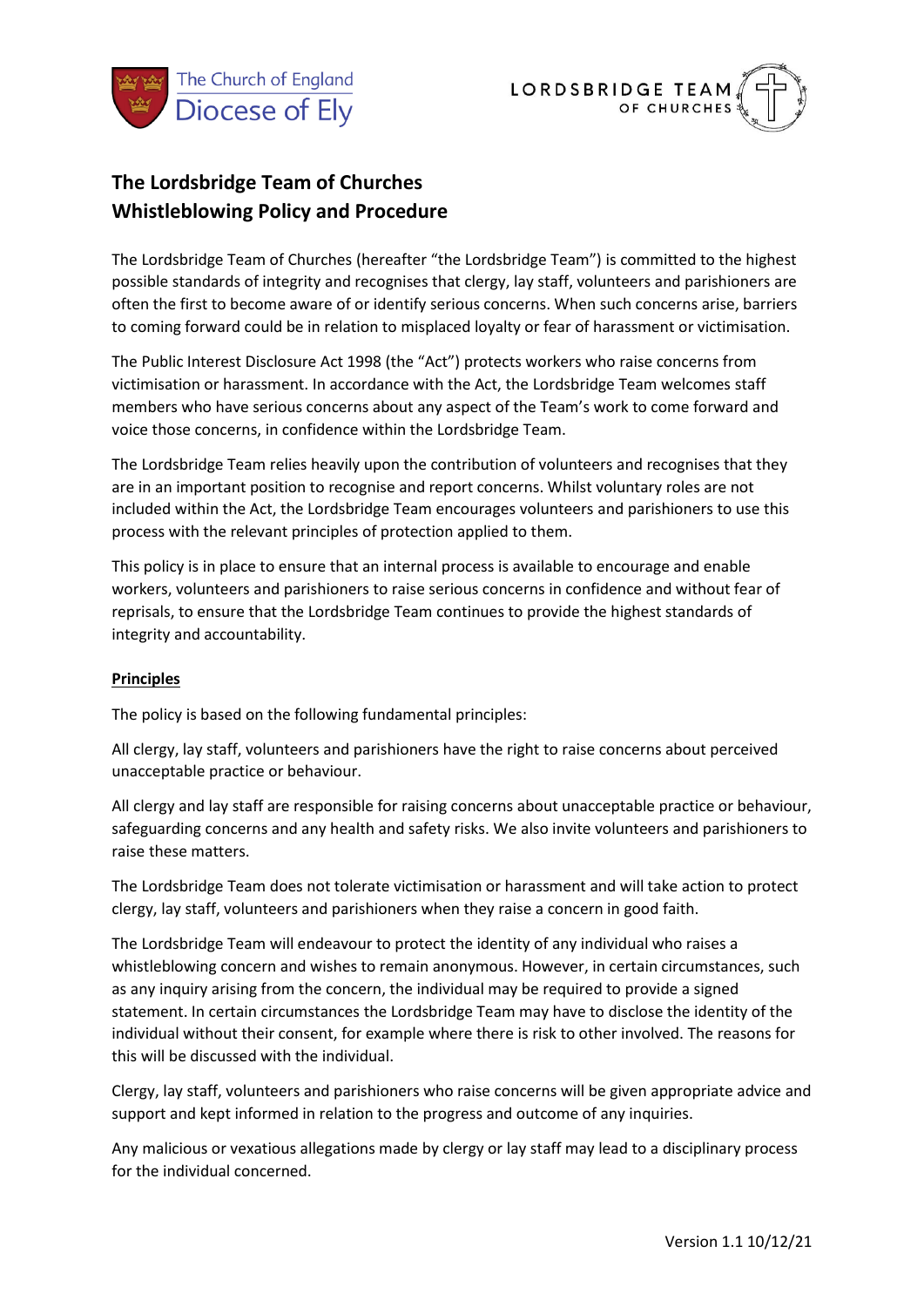## **How to raise a concern**

The Lordsbridge Team recognises the difficulties in raising a concern. However, raising a concern at an early stage may protect others, prevent the problem getting worse, and prevent other individuals becoming implicated.

Clergy, lay staff, volunteers and parishioners are encouraged to raise concerns in cases where:

- the law may have been broken
- Team policies and procedures may have been breached
- there are concerns of a safeguarding nature

## *Special Note: Safeguarding*

*The Lordsbridge Team is committed to safeguarding the welfare and protection of children and adults at risk of harm. Concerns about the welfare of children and adults at risk of harm should be raised without delay to prevent any ongoing risk of harm.*

If the individual who has a concern does not feel confident to report the matter within the Lordsbridge Team they are encouraged to refer directly to their relevant Local Authority or Constabulary or the Diocesan Safeguarding Team.

## **Who to tell**

Clergy, lay staff, volunteers and parishioners should raise concerns initially with their Team Vicar, line-manager, volunteer co-ordinator or with the Parish Safeguarding Officer, Team Rector, Rural Dean, Archdeacon or Bishop.

This will be dependent upon the nature of the concerns and who might be involved.

Alternatively, a concern may be raised with: Paul Evans - Diocesan Secretary - 01353 652702 or 07837707516 [paul.evans@elydiocese.org](mailto:paul.evans@elydiocese.org)

Rebecca Boswell - Diocesan Safeguarding Adviser 01353 652731 or 07904 487912 [rebecca.boswell@elydiocese.org](mailto:rebecca.boswell@elydiocese.org)

A person raising a concern can call, write to, or arrange to meet with either of the above. In the case of a meeting the individual raising the concern may wish to invite a supporter.

Written concerns should:

- identify that it is a whistleblowing disclosure;
- detail the background and history of the concerns;
- give names, dates and places (where possible); and
- note the reasons why the individual is particularly concerned about the situation.

## **What could happen**

This will be dependent upon the nature of the concern. The matter may be:

- investigated internally
- referred to the Police and/or other statutory agencies
- independently investigated